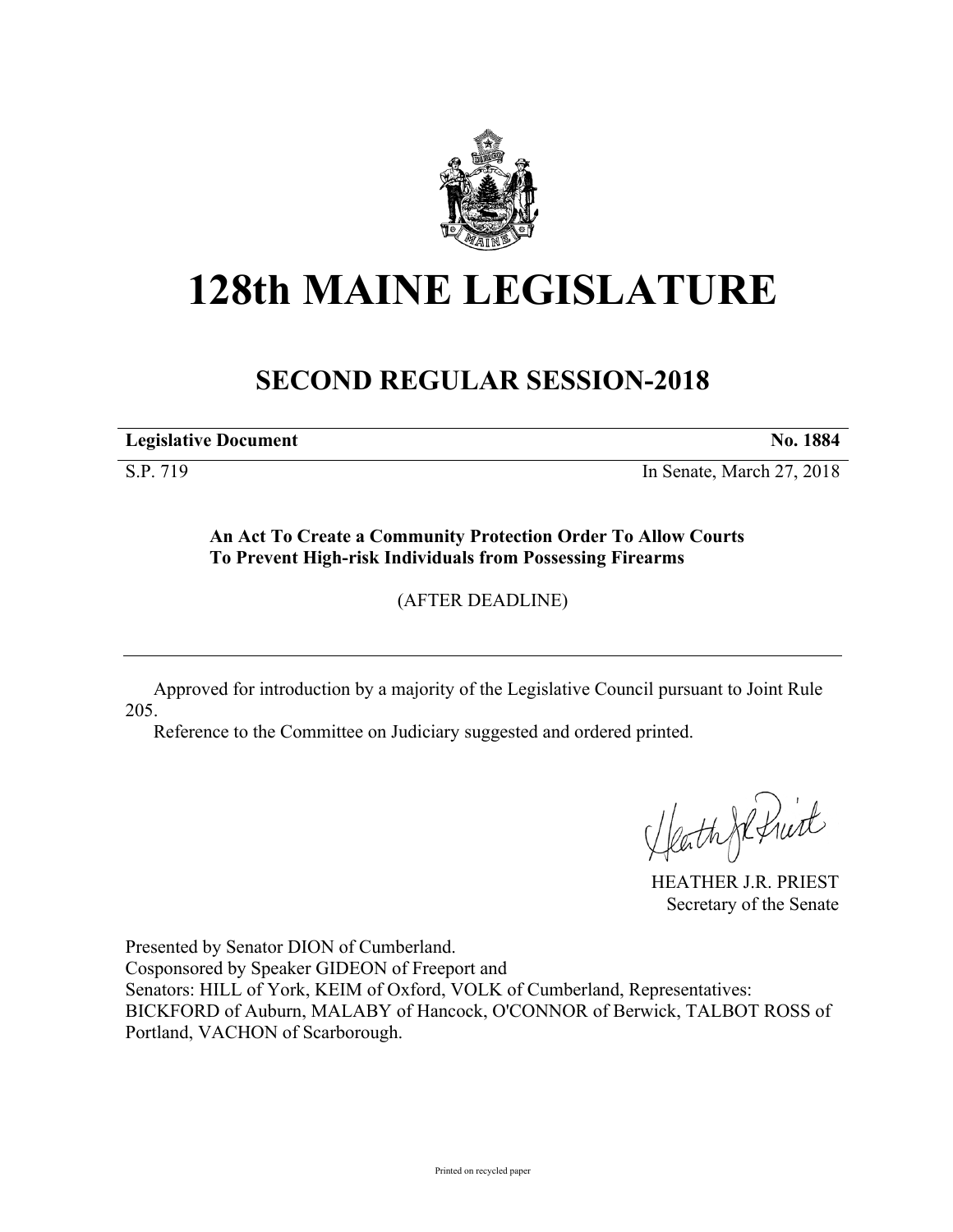| $\mathbf{1}$                     | Be it enacted by the People of the State of Maine as follows:                                                                                                                                                                                                                                                                                                                                                                                                                    |
|----------------------------------|----------------------------------------------------------------------------------------------------------------------------------------------------------------------------------------------------------------------------------------------------------------------------------------------------------------------------------------------------------------------------------------------------------------------------------------------------------------------------------|
| $\overline{2}$                   | Sec. 1. 15 MRSA c. 16 is enacted to read:                                                                                                                                                                                                                                                                                                                                                                                                                                        |
| 3                                | <b>CHAPTER 16</b>                                                                                                                                                                                                                                                                                                                                                                                                                                                                |
| $\overline{4}$                   | <b>COMMUNITY PROTECTION ORDERS</b>                                                                                                                                                                                                                                                                                                                                                                                                                                               |
| 5                                | <b>SUBCHAPTER 1</b>                                                                                                                                                                                                                                                                                                                                                                                                                                                              |
| 6                                | <b>GENERAL PROVISIONS</b>                                                                                                                                                                                                                                                                                                                                                                                                                                                        |
| 7                                | §401. Definitions                                                                                                                                                                                                                                                                                                                                                                                                                                                                |
| 8<br>9                           | As used in this chapter, unless the context otherwise indicates, the following terms<br>have the following meanings.                                                                                                                                                                                                                                                                                                                                                             |
| 10<br>11<br>12<br>13<br>14       | 1. Community protection order. "Community protection order" means a written<br>order signed by the court that prohibits and enjoins temporarily, if issued pursuant to<br>subchapter 2, or on an extended basis, if issued pursuant to subchapter 3, a named<br>individual from having a firearm in that individual's custody or control or owning,<br>purchasing, possessing or receiving or attempting to purchase or receive a firearm.                                       |
| 15<br>16                         | 2. Family or household member. "Family or household member" has the same<br>meaning as in Title 19-A, section 4002, subsection 4.                                                                                                                                                                                                                                                                                                                                                |
| 17<br>18<br>19                   | 3. High-risk individual. "High-risk individual" means an individual who presents<br>an imminent and substantial risk of serious bodily injury or death to the individual or to<br>another individual and:                                                                                                                                                                                                                                                                        |
| 20<br>21<br>$\overline{22}$      | A. Has a mental illness that may be controlled by medication but has not<br>demonstrated a pattern of voluntarily and consistently taking the individual's<br>medication while not under supervision; or                                                                                                                                                                                                                                                                         |
| 23<br>24                         | B. Is the subject of documented evidence that would give rise to a reasonable belief<br>that the individual has a propensity for violent or emotionally unstable conduct.                                                                                                                                                                                                                                                                                                        |
| 25<br>26<br>27<br>28<br>29<br>30 | The fact that an individual has been released from a mental health facility or has a mental<br>illness that is currently controlled by medication does not establish that the individual<br>presents an imminent and substantial risk of serious bodily injury or death to the<br>individual or to another individual for the purposes of this chapter. As used in this<br>subsection, "mental illness" has the same meaning as in section 3318-A, subsection 1,<br>paragraph B. |
| 31<br>32                         | 4. Restrained individual. "Restrained individual" means an individual who is the<br>subject of a community protection order.                                                                                                                                                                                                                                                                                                                                                     |
| 33                               | <b>SUBCHAPTER 3</b>                                                                                                                                                                                                                                                                                                                                                                                                                                                              |
| 34                               | <b>ISSUE OF TEMPORARY COMMUNITY PROTECTION ORDERS</b>                                                                                                                                                                                                                                                                                                                                                                                                                            |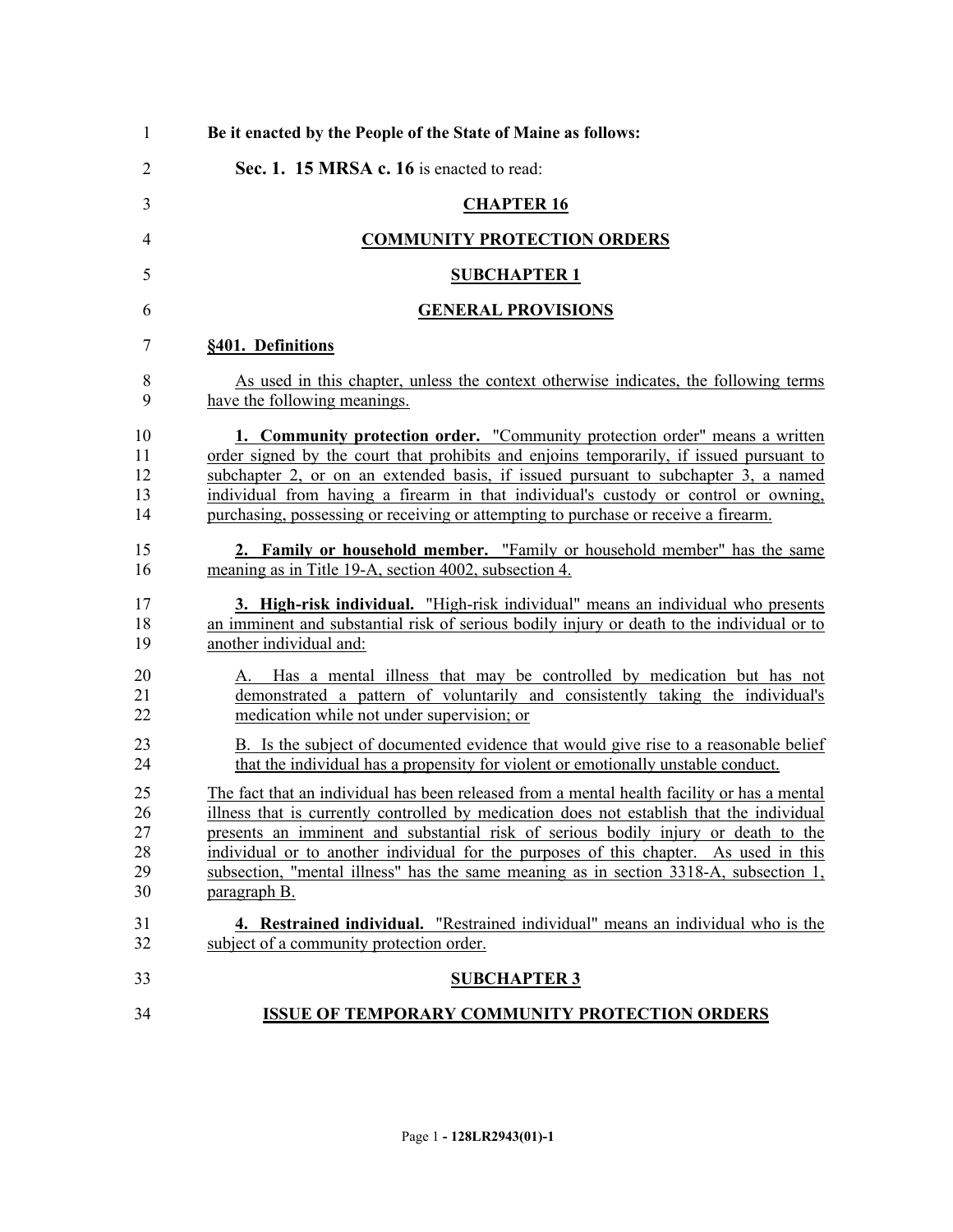# **§411. Petition**

| $\overline{2}$           | A law enforcement officer or a family or household member of a high-risk individual                                                                       |
|--------------------------|-----------------------------------------------------------------------------------------------------------------------------------------------------------|
| 3                        | may file a petition requesting that the court issue a temporary community protection order                                                                |
| $\overline{\mathcal{A}}$ | prohibiting and enjoining the high-risk individual who is the subject of the petition from                                                                |
| 5                        | having in that individual's custody or control or owning, purchasing, possessing or                                                                       |
| 6<br>7                   | receiving a firearm or attempting to purchase or receive a firearm. A petition for a                                                                      |
| 8                        | temporary community protection order must describe any firearm that the petitioner<br>reasonably believes the high-risk individual possesses or controls. |
| 9                        | §412. Procedure for issuance of temporary community protection order                                                                                      |
| 10                       | <b>1. Required findings by court.</b> Following review of the petition filed pursuant to                                                                  |
| 11                       | section 411, a court may issue a temporary community protection order only if the court                                                                   |
| 12                       | finds by clear and convincing evidence that there is cause to believe both of the                                                                         |
| 13                       | following:                                                                                                                                                |
| 14                       | A. The subject of the petition is a high-risk individual; and                                                                                             |
| 15                       | B. A temporary community protection order is necessary to prevent serious bodily                                                                          |
| 16                       | injury or death to the subject of the petition or to another person.                                                                                      |
| 17                       | 2. Testimony or affidavit under oath. The court, before issuing a temporary                                                                               |
| 18                       | community protection order, shall examine under oath the petitioner and any witness the                                                                   |
| 19                       | petitioner may produce after informing the petitioner and any witness that false testimony                                                                |
| 20                       | made under oath is perjury, as defined in Title 17-A, section 451, and is a Class C crime.                                                                |
| 21                       | In lieu of examining the petitioner and witness, the court may require the petitioner and                                                                 |
| 22                       | witness to submit a written affidavit signed under oath. An affidavit supporting a petition                                                               |
| 23                       | for the issuance of a temporary community protection order must set forth the facts                                                                       |
| 24                       | tending to establish the grounds of the petition or the reason for believing that the                                                                     |
| 25                       | grounds exist.                                                                                                                                            |
| 26                       | 3. Determination on same day. The court shall issue or deny a temporary                                                                                   |
| 27                       | community protection order on the day that the petition is submitted to the court.                                                                        |
|                          |                                                                                                                                                           |
| 28                       | 4. Ex parte order. The court may issue a temporary community protection order on                                                                          |
| 29                       | an ex parte basis.                                                                                                                                        |
| 30                       | §413. Contents of order                                                                                                                                   |
| 31                       | A temporary community protection order issued pursuant to this subchapter must                                                                            |
| 32                       | include all of the following:                                                                                                                             |
| 33                       | <b>1. Grounds.</b> The finding of facts by the court supporting the issuance of the                                                                       |
| 34                       | temporary community protection order;                                                                                                                     |
| 35                       | 2. Hearing. The date, time and place at which a hearing on the temporary                                                                                  |
| 36                       | community protection order will be held pursuant to section 421; and                                                                                      |
| 37                       | 3. Notice. The following notice:                                                                                                                          |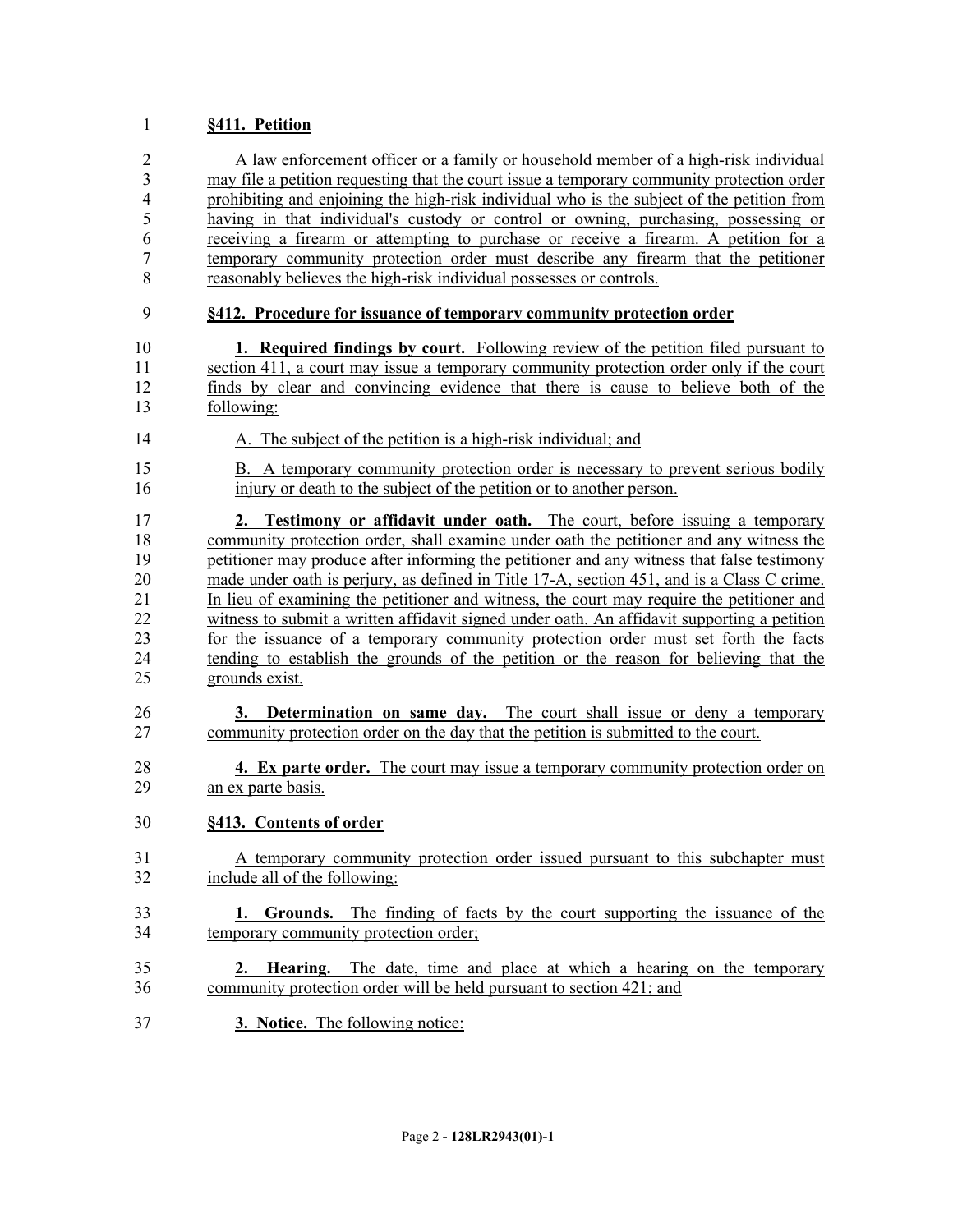"To (name of restrained individual): A hearing will be held, in the District Court, on the question as to whether an extended community protection order is issued against you. You are required to surrender all firearms that you own or possess in accordance with the Maine Revised Statutes, Title 15, section 414 and you may not have a firearm in your custody or control or own, purchase, possess or receive or attempt to purchase or receive a firearm while this order is in effect. You may seek the advice of an attorney as to any matter connected with the order."

# **§414. Effect of temporary community protection order; surrender of firearm**

- **1. Effect.** A temporary community protection order prohibits and enjoins the restrained individual from having a firearm in the restrained individual's custody or control or owning, purchasing, possessing or receiving or attempting to purchase or receive a firearm.
- **2. Surrender order.** Upon issuance of a temporary community protection order, the court shall order the restrained individual to surrender to a local law enforcement agency all firearms in the restrained individual's custody or control or that the restrained individual possesses or owns.
- **3. Surrender of firearm; warrantless search or seizure prohibited.** A restrained individual subject to a surrender order issued pursuant to subsection 2, after having been served with a temporary community protection order and upon request of a law enforcement officer, shall immediately surrender all firearms in a safe manner to the control of the officer. This subsection does not authorize a law enforcement officer to perform a warrantless search or seizure if a warrant would otherwise be required.

# **§415. Term of order**

24 A temporary community protection order expires 21 days from the date the order is issued.

# **§416. Law enforcement officer responsibilities**

 Following the issuance of a temporary community protection order and a surrender 28 order by a court pursuant to this subchapter, a law enforcement officer must be directed to serve the community protection order. The law enforcement officer shall:

- **1. Serve order.** Serve the temporary community protection order on the restrained individual as soon as practicable after issuance if the restrained individual can reasonably be located;
- **2. File with court.** File with the court a copy of the temporary community protection order and an inventory of all firearms surrendered as a result of the service of the temporary community protection order as soon as practicable after the surrender of the firearms; and
- **3. Database.** Have the temporary community protection order entered into the database for protection orders maintained by the Department of Public Safety.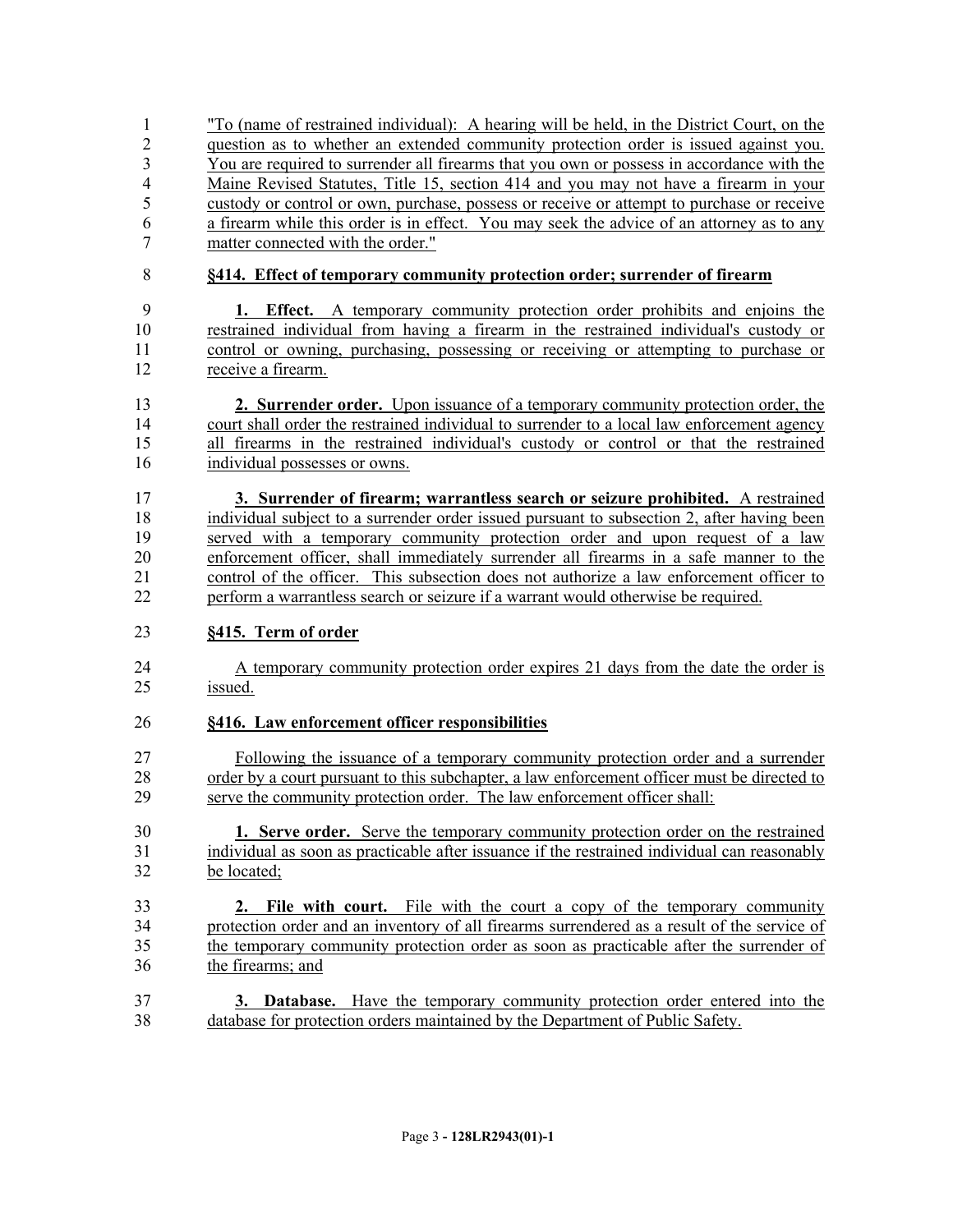### **§417. Retention and return of firearm**

 **1. Firearms retained by law enforcement agency.** A law enforcement agency shall retain any firearm surrendered to a law enforcement officer or law enforcement agency pursuant to section 414 until the expiration of the temporary community protection order that has been issued against the restrained individual, unless an extended order is issued pursuant to section 421.

 **2. Return of firearm.** Upon the later of the expiration of a temporary community protection order and the expiration of an extended community protection order, the law enforcement agency shall return any firearm surrendered by the restrained individual to the restrained individual. The law enforcement agency may dispose of an unclaimed 11 firearm in accordance with Title 25, section 3503-A.

 **3. Law enforcement agency held harmless for damage to firearm.** A law enforcement agency must be held harmless for any unintentional damage to a firearm surrendered pursuant to section 414 arising from the prudent and reasonable transportation and storage of the surrendered firearm.

 **4. Return to other claimant.** If a person other than the restrained individual claims 17 title to a firearm surrendered pursuant to section 414 and the person is determined by the law enforcement agency that has custody of the firearm to be the lawful owner of the firearm, the law enforcement agency shall return the firearm to that other person.

**SUBCHAPTER 5**

#### **ISSUE OF EXTENDED COMMUNITY PROTECTION ORDERS**

#### **§421. Hearing**

 Within 21 days after the date upon which the restrained individual was served a temporary community protection order, the District Court shall hold a hearing to determine if an extended community protection order should issue. At a hearing under this section, the petitioner has the burden of proving by clear and convincing evidence 27 that both of the following are true:

 **1. Significant danger to self or others.** The restrained individual poses a significant and continuing danger of causing serious bodily injury or death to the restrained individual or presents a continuing substantial risk of injury to another individual by having a firearm in that restrained individual's custody or control or owning, purchasing, possessing or receiving a firearm; and

- **2. Necessary to prevent harm to self or others.** A community protection order is necessary to reduce the probability of substantial bodily injury to the restrained individual or another individual.
- The prosecutor shall represent a petitioner at a hearing conducted pursuant to this section.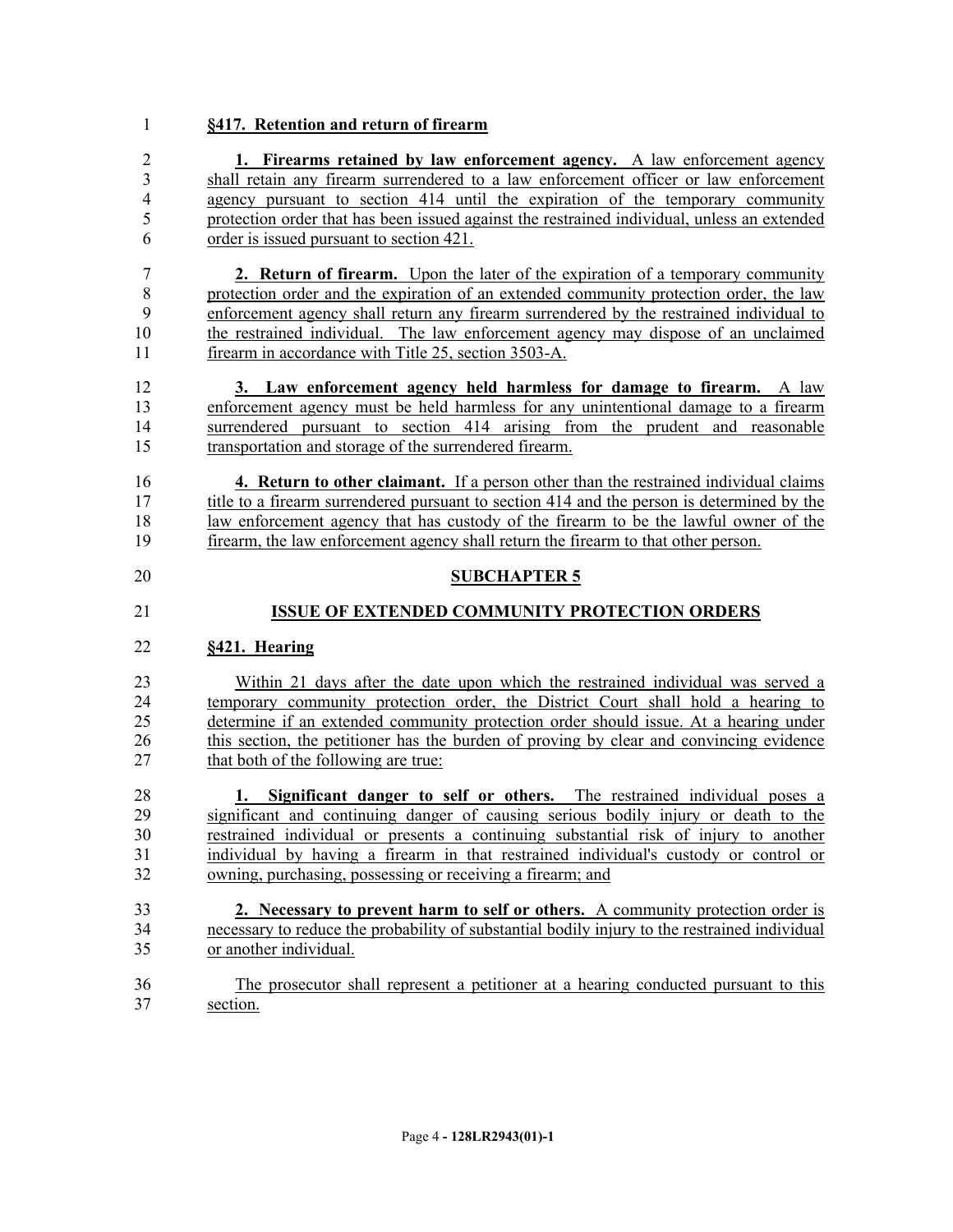#### **§422. Issuance of extended community protection order; term of order**

 **1. Issue.** If the court finds that the petitioner has met the burden of proof under section 421, the court shall issue an extended community protection order prohibiting the restrained individual from having in that individual's custody or control or owning, purchasing, possessing or receiving or attempting to purchase or receive a firearm.

 **2. Term.** An extended community protection order issued pursuant to this subchapter expires 180 days from the date the order is issued.

#### **§423. Dissolution of community protection order**

 If the court finds at a hearing under section 421 that there is not clear and convincing evidence to support the issuance of an extended community protection order, the court shall dissolve any temporary community protection order in effect and may not issue an extended community protection order.

#### **§424. Return of firearm**

 Upon the expiration of an extended community protection order pursuant to section 422, subsection 2 or the dissolution of a community protection order pursuant to section 423, any firearm surrendered by the individual who was the subject of the community protection order must be returned to that individual in accordance with section 417, subsection 2.

#### **SUBCHAPTER 7**

#### **OFFENSE**

#### **§431. Offense**

 An individual who owns or possesses a firearm knowing that the individual is prohibited from doing so by a temporary community protection order issued pursuant to subchapter 3 or an extended community protection order issued after notice and a hearing pursuant to subchapter 5 commits a Class D crime. As part of any sentence, the court shall prohibit the individual from having in the individual's custody or control, owning, purchasing, possessing, receiving or attempting to purchase or receive a firearm for a 2- year period to commence upon the expiration of the community protection order.

 **Sec. 2. 19-A MRSA §4002, sub-§4,** as amended by PL 2015, c. 296, Pt. C, §24 and affected by Pt. D, §1, is further amended to read:

 **4. Family or household members.** "Family or household members" means spouses or domestic partners or former spouses or former domestic partners, individuals presently or formerly living together as spouses, parents of the same child, adult household members related by consanguinity or affinity or minor children of a household member when the defendant is an adult household member and, for the purposes of Title 15, chapter 16, Title 15, section 1023, subsection 4, paragraph B-1 and Title 15, section 1094-B, this chapter and Title 17-A, sections 15, 207-A, 209-A, 210-B, 210-C, 211-A, 1201, 1202 and 1253 only, includes individuals presently or formerly living together and